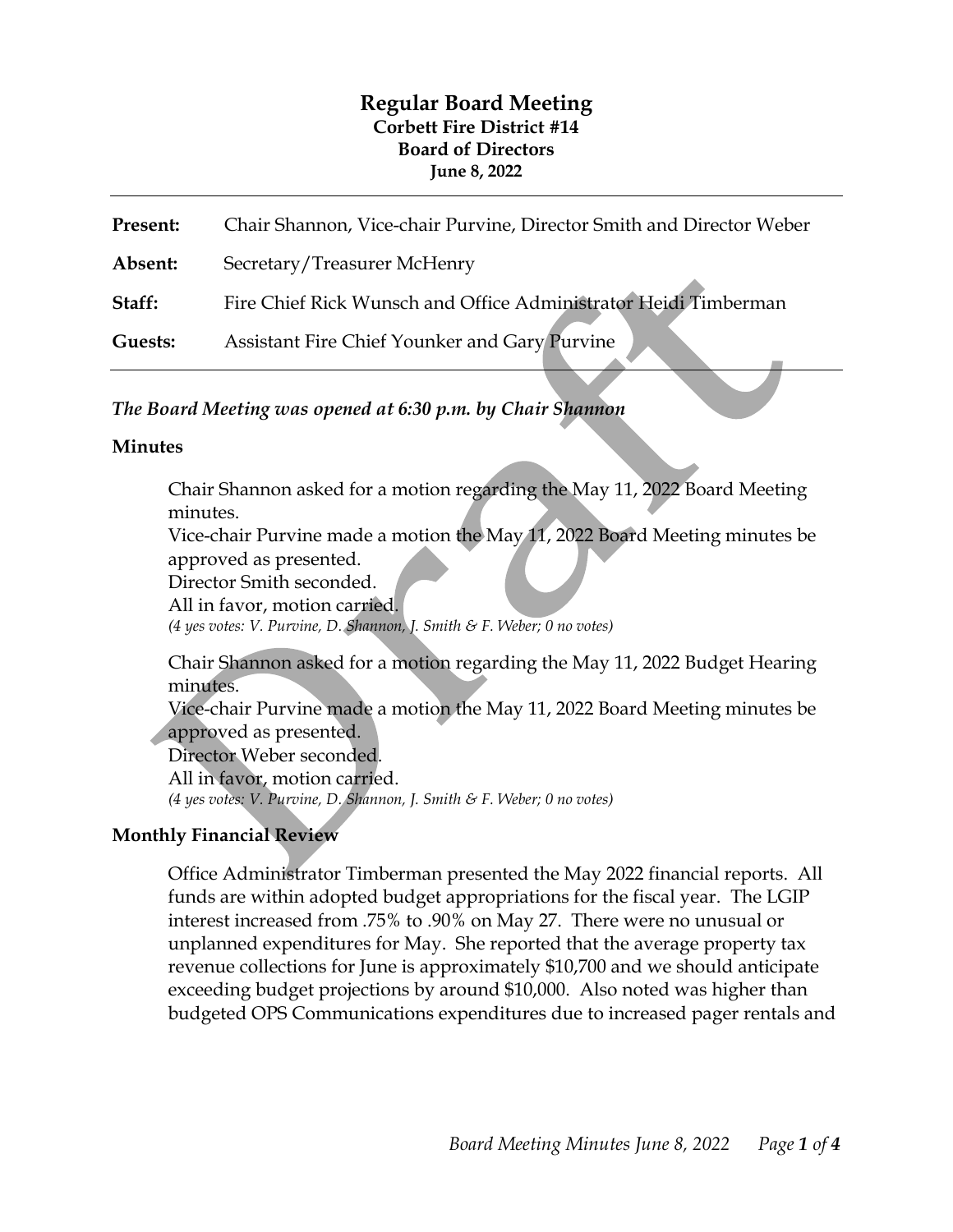charges for lost or damaged pagers, and Fire Chief Salary and Payroll Taxes due to double filling the position for the last 6 weeks of 2021.

#### **Audience Testimony**

None

## **Facilities/Bond**

David Ulbricht, Director of Advisory Services, SDAO Advisory Services LLC reviewed the timeline of the bond process for getting the measure on the November ballot. One, we need to determine what the cost of the project will be. Two, we need to bring in a bond attorney to assist in drafting the required legal financial documents. Three, we need to adopt an authorizing resolution of calling the bond measure election no later than our August board meeting due to the state's filing requirements. After passing this resolution, we will file Form SEL-805 with the county clerk's office no later than August  $19<sup>th</sup>$  (81 days prior to the election). Form SEL-803 will then be filed with the county clerk's office no later than September  $8<sup>th</sup>$  (61 days prior to the election). At this time, we will need to provide an explanatory statement to go along with this form for publishing in the voter's pamphlet. If the bond passes, we will begin a new process for the sale of the bonds. Mr. Ulbricht provided a brief summary of this process.

The board reviewed a copy of the Municipal Advisory Services Agreement that Mr. Ulbricht provided for the April board meeting.

Director Weber made a motion the board enter into the SDAO Advisory Services LLC Municipal Advisory Services Agreement on a contractual basis for the bond services outlined within.

Vice-chair Purvine seconded.

All in favor, motion carried.

*(4 yes votes: V. Purvine, D. Shannon, J. Smith & F. Weber; 0 no votes)* 

# **EMS Contract Negotiations**

Chair Shannon reported the in-district meeting with county representatives last month went well. They did not say no to the proposal, rather it cannot be fluid on a quarterly basis for budgeting purposes. The revised proposal changes the manner of calculating the annual payment and its timing. It also contains a request to increase the current contract to reflect our actual per call response cost for 2021 via a special appropriation. Finally, a request to address the \$320,000 deficit for the past four years based on this new calculation was included.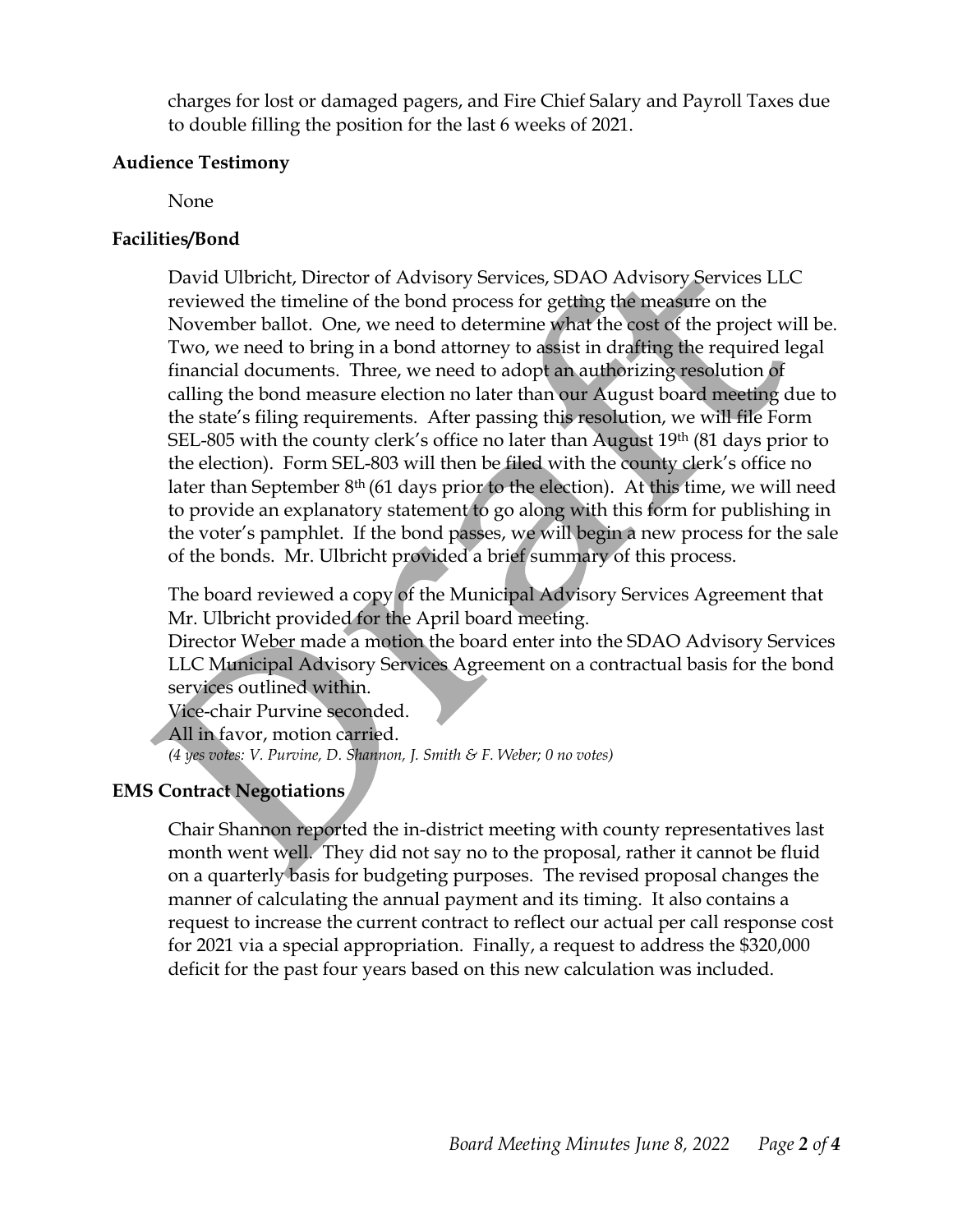## **First Reading – New policy: Contribution to Corbett Firefighters' Association Benevolence Fund**

The board received the first draft of a policy to address the Contribution to the Corbett Firefighters' Association Benevolence Fund as discussed at the May 11, 2022 regular board meeting. The second reading will be at the July 13, 2022 regular board meeting.

## **PSTrax Software for Rig Checks**

Fire Chief Wunsch presented options for the use of PSTrax software to address the challenges we have struggled with for getting rig checks done. A brief discussion was held.

Director Smith made a motion to grant FC Wunsch authority to enter into a services contract with PSTrax for use of their software under the terms contained within for a period of five years.

Vice-chair Purvine seconded.

All in favor, motion carried. *(4 yes votes: V. Purvine, D. Shannon, J. Smith & F. Weber; 0 no votes)* 

## C**hief's Report**

**Calls for May** – 31 calls for May – 173 for the year; base jumper at Vista House landed in a tree – no injuries – trains were stopped; mutual aid trail call with Cascade Locks; jet skier had some exposure issues – Gresham responded with their new wave-runner

**Joint water rescue training with Gresham** – went very well – word is out to call us for use of the AquaEye

**Water Safety Event** – Dabney State Park at 10:00 a.m. on June 16 with Gresham – lifejacket stations, signs in Spanish and English – hoping media attend

**Training** – sent E64 and B62 with five of our members to Metro Advanced Wildland School in Molalla last week

**New Engine 62** – a couple of parts are missing – were given June 19 as new date

**Current Engine 62** – received a bid of \$15,000 from a current member; we have received no calls or emails in response to the add we put in the Daily Dispatch on May 12 with a minimum bid of \$20,000; FC Wunsch has had conversations with a representative from GovDeals.com as well; OA Timberman read the current board surplus property policy

Chair Shannon made a motion that subject to consultation with SDAO legal counsel regarding Oregon Public Laws themselves regarding the disposal of